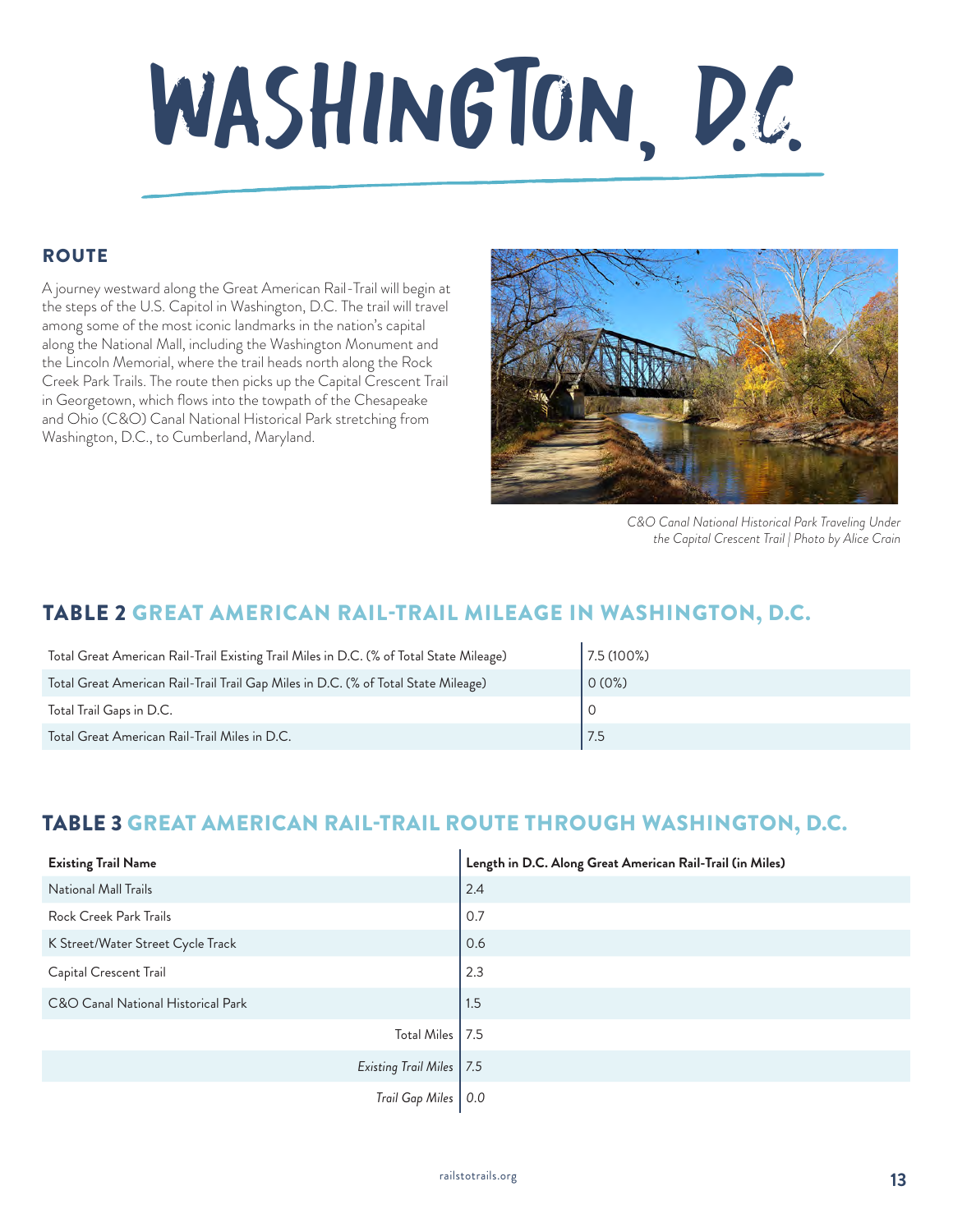

greatamericanrailtrail.org **14**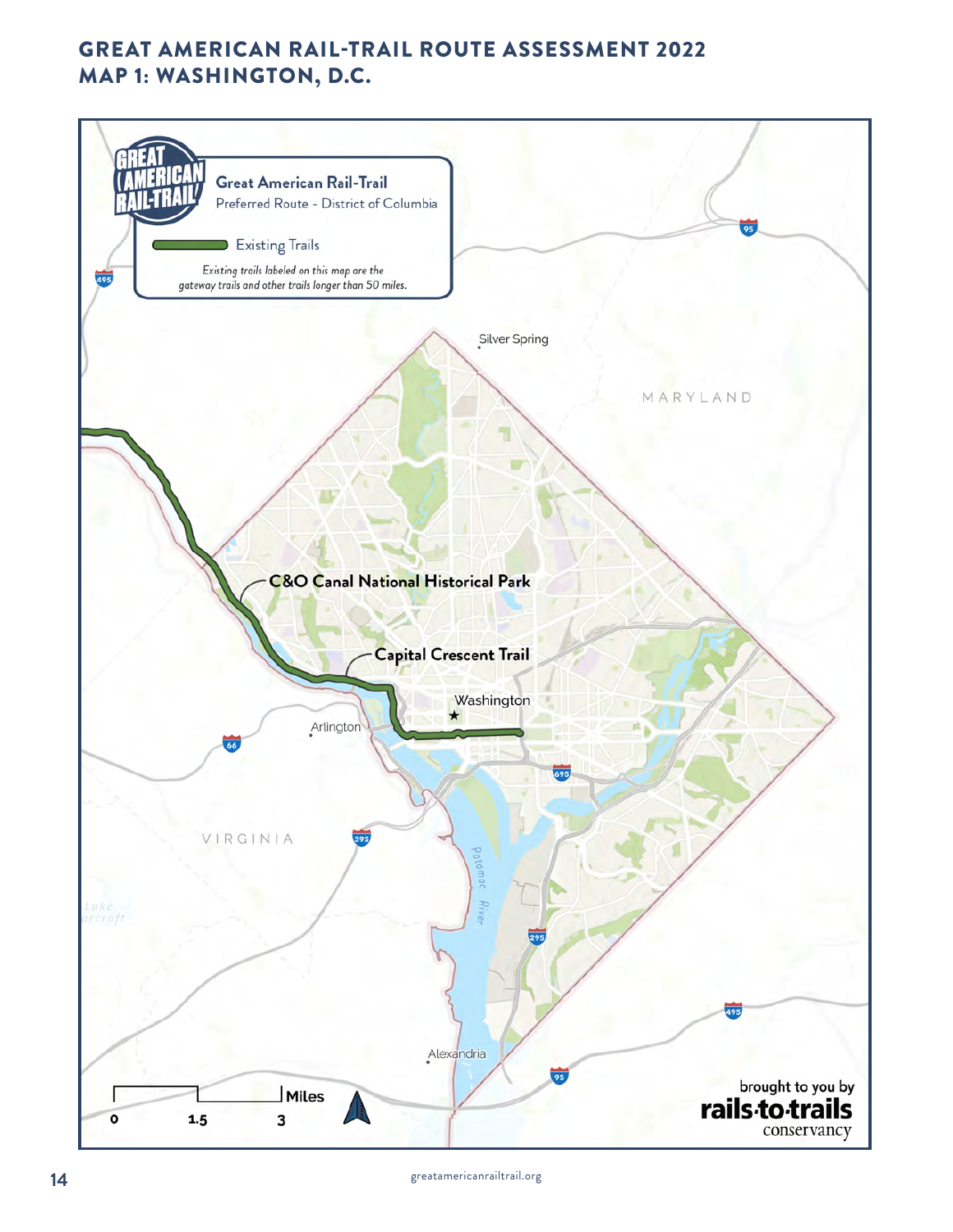

*Del. Eleanor Holmes Norton and RTC staff and supporters at the Great American Rail-Trail launch in Washington, D.C., on May 8, 2019 | Photo courtesy Rails-to-Trails Conservancy*

# NATIONAL MALL TRAILS

| Total Length (in Miles)                                               | 5.0                    |
|-----------------------------------------------------------------------|------------------------|
| Total Length Along Great<br>American Rail-Trail in D.C.<br>(in Miles) | 2.4                    |
| Trail Type                                                            | Greenway               |
| Surface Type                                                          | Concrete, dirt         |
| Trail Manager                                                         | National Park Service  |
| Website                                                               | nps.gov/nama/index.htm |

Beginning at the steps of the U.S. Capitol, the Great American Rail-Trail will travel west from this eastern extent along the National Mall. The National Mall has a series of trails owned and maintained by the National Park Service that are popular with tourists traveling east and west around the monuments and museums. Bicycles are allowed on the trails, but because the trails are frequently crowded, cyclists should take caution and proceed through the National Mall Trails slowly.

The District Department of Transportation (DDOT) installed wayfinding signage along the circle surrounding the Lincoln Memorial to direct cyclists toward the Rock Creek Park Trails into the Georgetown neighborhood of Washington, D.C.<sup>1</sup> The trail crosses the Rock Creek and Potomac Parkway (also known as Rock Creek Parkway) before heading north along the Potomac River. The trail hugs the river, then merges with the Rock Creek Park Trails. The National Mall Trails will host the Great American Rail-Trail for 2.4 miles.

<sup>1</sup> The District of Columbia Bicycle Master Plan includes a recommendation that DDOT "work with [the National Park Service] to designate major bicycle routes in the Mall area with distinctive signs and pavement markings." DDOT has already begun installing wayfinding signs along the National Mall and Rock Creek Park Trails. To highlight the start of the Great American Rail-Trail, these signs and other potential future signage and markings could extend to the beginning of the Capital Crescent Trail, described on page 17.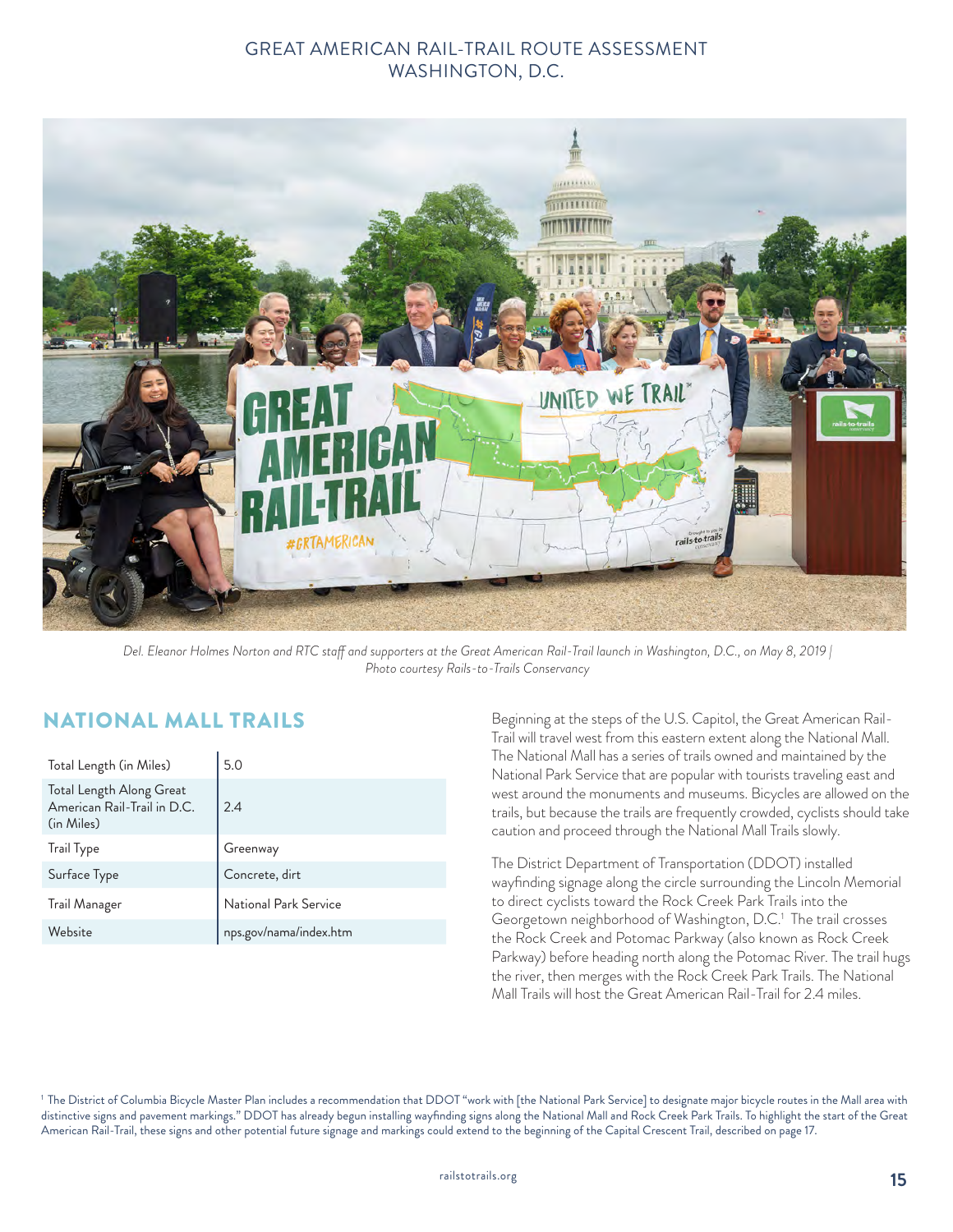# ROCK CREEK PARK TRAILS

| Total Length (in Miles)                                               | 8.5                                        |
|-----------------------------------------------------------------------|--------------------------------------------|
| Total Length Along Great<br>American Rail-Trail in D.C.<br>(in Miles) | 0.7                                        |
| Trail Type                                                            | Greenway                                   |
| Surface Type                                                          | Asphalt, dirt                              |
| Trail Manager                                                         | National Park Service                      |
| Website                                                               | nps.gov/rocr/planyourvisit/hiking.htm      |
| TrailLink Map                                                         | traillink.com/trail/rock-creek-park-trails |

The Rock Creek Park Trails connect to the National Mall Trails along the banks of the Potomac River near the Theodore Roosevelt Bridge (which carries Interstate 66, or I-66). The Rock Creek Park Trails travel 8.5 miles in total in Washington, D.C., from just south of the Theodore Roosevelt Bridge along Rock Creek Parkway north to the intersection of Oregon Avenue Northwest and Wise Road Northwest, with a several-mile gap in the middle through Rock Creek Park.

Rock Creek Park is the oldest and largest urban park in the national park system. The portion of the Rock Creek Park Trails system through Rock Creek Park in Washington, D.C., is owned and maintained by the National Park Service. Future plans are anticipated to widen this southern section of the Rock Creek Park Trails to accommodate the heavy trail usership. The Rock Creek Park Trails will host the Great American Rail-Trail for 0.7 mile.

# K STREET/WATER STREET CYCLE TRACK

| Total Length (in Miles)                                               | 0.6      |
|-----------------------------------------------------------------------|----------|
| Total Length Along Great<br>American Rail-Trail in D.C.<br>(in Miles) | 0.6      |
| Trail Type                                                            | Greenway |
| Surface Type                                                          | Asphalt  |
| <b>Trail Manager</b>                                                  |          |



*K Street/Water Street Cycle Track in the Georgetown neighborhood of Washington, D.C. | Photo by Kevin Belanger, courtesy Rails-to-Trails Conservancy*

The Rock Creek Park Trails create a connection to a protected bike lane, or cycle track, along K Street/Water Street in the Georgetown neighborhood of Washington, D.C. (accessible via a ramp from K Street Northwest to Rock Creek Parkway). DDOT installed the two-way protected bike lane in 2018 along the length of K Street/Water Street, underneath the elevated Whitehurst Freeway, between 30th and 34th streets Northwest.

There are sharrows on the final block of the connection between Water Street and the Capital Crescent Trail as the route passes the Key Bridge Boathouse. Water Street dead-ends at the Capital Crescent Trail, at which point vehicular traffic is light and slow-moving. Construction is underway to extend the protected bike lanes from 34th Street to the entrance of the Capital Crescent Trail following the completion of a rehabilitation project on the Key Bridge. The K Street/Water Street Cycle Track will host the Great American Rail-Trail for 0.6 mile.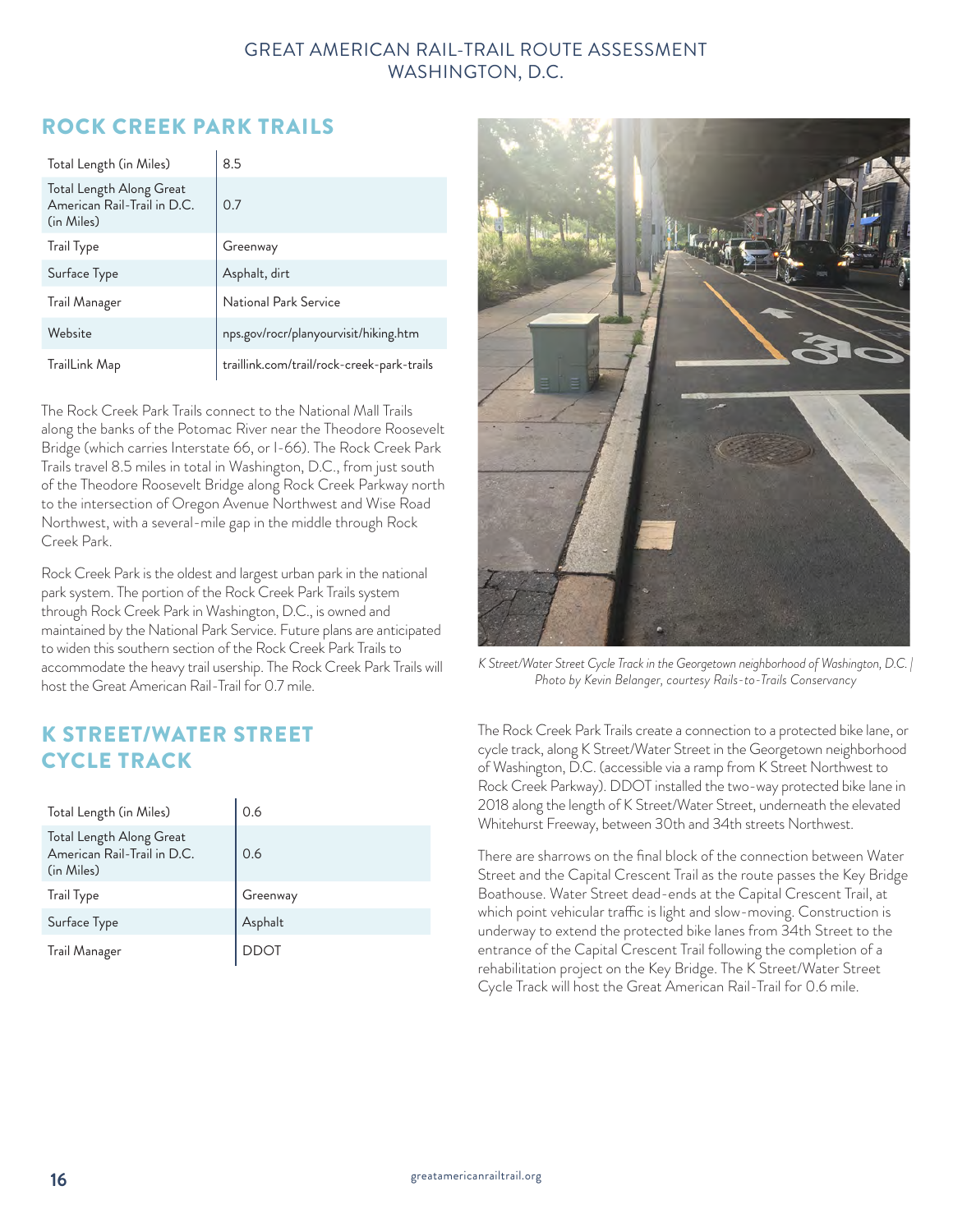

*Capital Crescent Trail in Washington, D.C. | Photo by Milo Bateman, courtesy Rails-to-Trails Conservancy*

# CAPITAL CRESCENT TRAIL

| Total Length (in Miles)                                               | 11.0                                                                           |
|-----------------------------------------------------------------------|--------------------------------------------------------------------------------|
| Total Length Along Great<br>American Rail-Trail in D.C.<br>(in Miles) | 2.3                                                                            |
| Trail Type                                                            | Rail-trail                                                                     |
| Surface Type                                                          | Asphalt, crushed stone                                                         |
| Trail Manager                                                         | DDOT, Montgomery County Department<br>of Transportation, National Park Service |
| Website                                                               | cctrail.org                                                                    |
| TrailLink Map                                                         | traillink.com/trail/capital-crescent-trail                                     |

At the end of Water Street, the Great American Rail-Trail reaches the first rail-trail along the route as it heads west from Washington, D.C., onto the Capital Crescent Trail. This 11-mile trail uses the right-of-way of the former Georgetown Branch of the Baltimore and Ohio Railroad, which was abandoned in the mid-1980s. The trail begins by traveling underneath the remnants of the former Alexandria Aqueduct. The paved Capital Crescent Trail is sandwiched between the Potomac River on the left and the C&O Canal on the right. After about 2.8 miles, the Capital Crescent Trail arcs northward toward Bethesda, Maryland, and crosses over the C&O Canal Towpath at the Arizona Avenue Bridge. Trail users continuing on the Great American Rail-Trail can find a connection to the historical C&O Canal Towpath at Fletcher's Cove Boathouse 0.5 mile before the Arizona Avenue Bridge.

The National Park Service operates and manages the Capital Crescent Trail as part of its upkeep of the C&O Canal Towpath. Montgomery County, Maryland, and Washington, D.C., also contribute to the ongoing maintenance of this trail, as it is one of the most heavily used trails in the region and sees significant year-round usage.